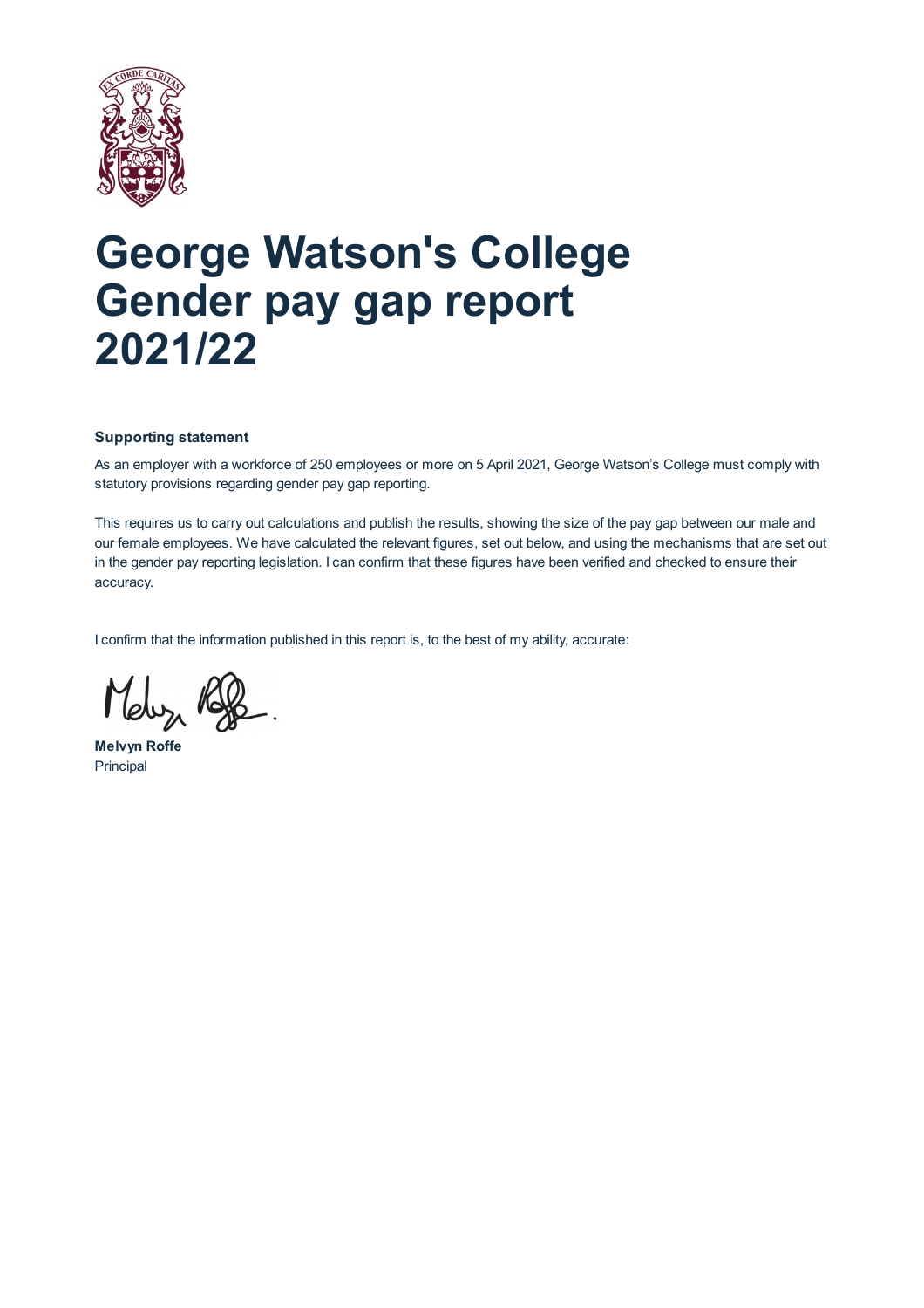### **Gender pay gap**

This is the difference in adjusted hourly rates between men and women; adjusted hourly rates include elements of ordinary pay plus any bonus payments received in the same month's payroll. These adjusted hourly rates are shown as the middle (median) and the average (mean) values:

| $\mid$ Type of pay gap | <b>George Watson's College</b> |
|------------------------|--------------------------------|
| Median gender pay gap  | $-7.7\%$                       |
| Mean gender pay gap    | 4.9%                           |

Using the median figure means that for every £1 that the middle man earns, the middle woman earns £1.08. Using the mean figure, for every  $£1$  that the average man earns, the average woman earns  $£0.95$ .

## **Pay quarters**

This shows the proportion of men and women throughout the organisation and then in each quarter of the hourly pay range. These quarters group the hourly rates from lowest (Lower) to highest paid (Upper) employees.

#### **Overall representation**

| 35.6%               | 64.4%                                                                                                                                                                                                          |
|---------------------|----------------------------------------------------------------------------------------------------------------------------------------------------------------------------------------------------------------|
| <b>Upper</b>        |                                                                                                                                                                                                                |
| 42.2%               | 57.8%                                                                                                                                                                                                          |
| <b>Upper Middle</b> |                                                                                                                                                                                                                |
| 20.5%               | 79.5%                                                                                                                                                                                                          |
| <b>Lower Middle</b> |                                                                                                                                                                                                                |
| 42.7%               | 57.3%                                                                                                                                                                                                          |
| Lower               |                                                                                                                                                                                                                |
| 37.1%               | 62.9%<br><b>The Contract of the Contract</b>                                                                                                                                                                   |
| Men                 | Women<br>Men over-represented <u>and</u> Women over-represented<br><b>Contract</b><br>There is a disproportionately high number of women in the Upper Middle quartile (79% of the employees in this quartile). |

#### **Gender bonus gap**

This is the average difference in bonus payments made during the period 06 Apr 2020 to the 05 Apr 2021. Once again, the median and mean values are shown:

| Type of pay gap         | <b>George Watson's College</b> |
|-------------------------|--------------------------------|
| Median gender bonus gap | $0.0\%$                        |
| Mean gender bonus gap   | 7.5%                           |

Using the median figure means that for every £1 that the middle man earns, the middle woman also earns £1.

Our 'bonuses' are payments for those members of staff who voluntarily participate in extracurricular activities out of hours and at weekends (for example weekend sport activities and Duke of Edinburgh trips). In December 2020 we introduced a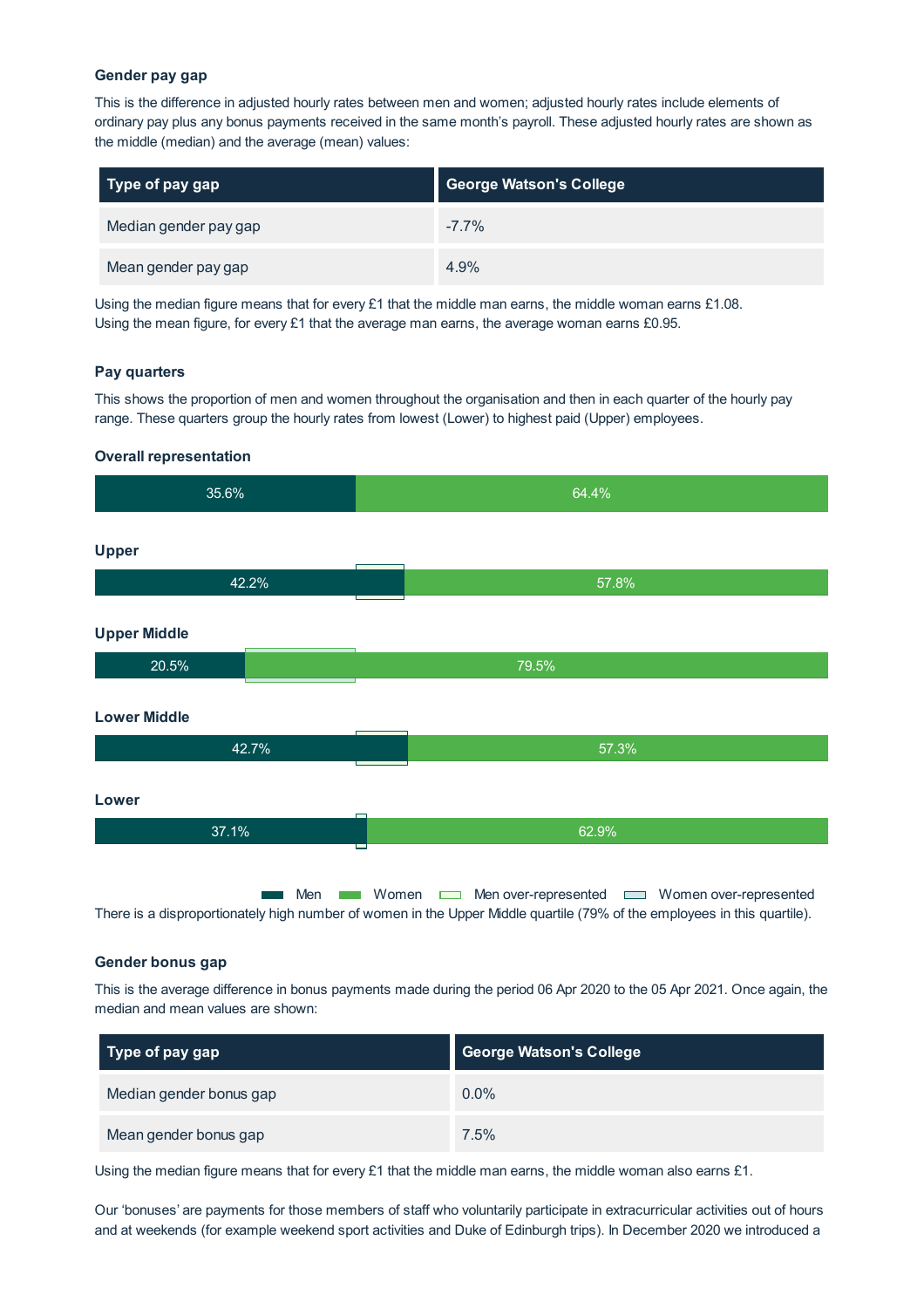Weekend Enrichment Payments Policy and a new payment system which standardised these payments and removed known anomalies. We know that it remains the case that significantly more males than females take part in these activities.

The number of men and women who received a bonus in this reporting period has dropped by about 30. This, along with the impact of COVID on some of our residential trips, has had an impact and accounts for the difference in the mean bonus gap from last year.

## **Bonus payment ratio**

These are the proportions of men and women who received bonuses during the previous financial year to 05 Apr 2021:

| Gender           | <b>George Watson's College</b> |
|------------------|--------------------------------|
| Male employees   | 22.8%                          |
| Female employees | 8.2%                           |